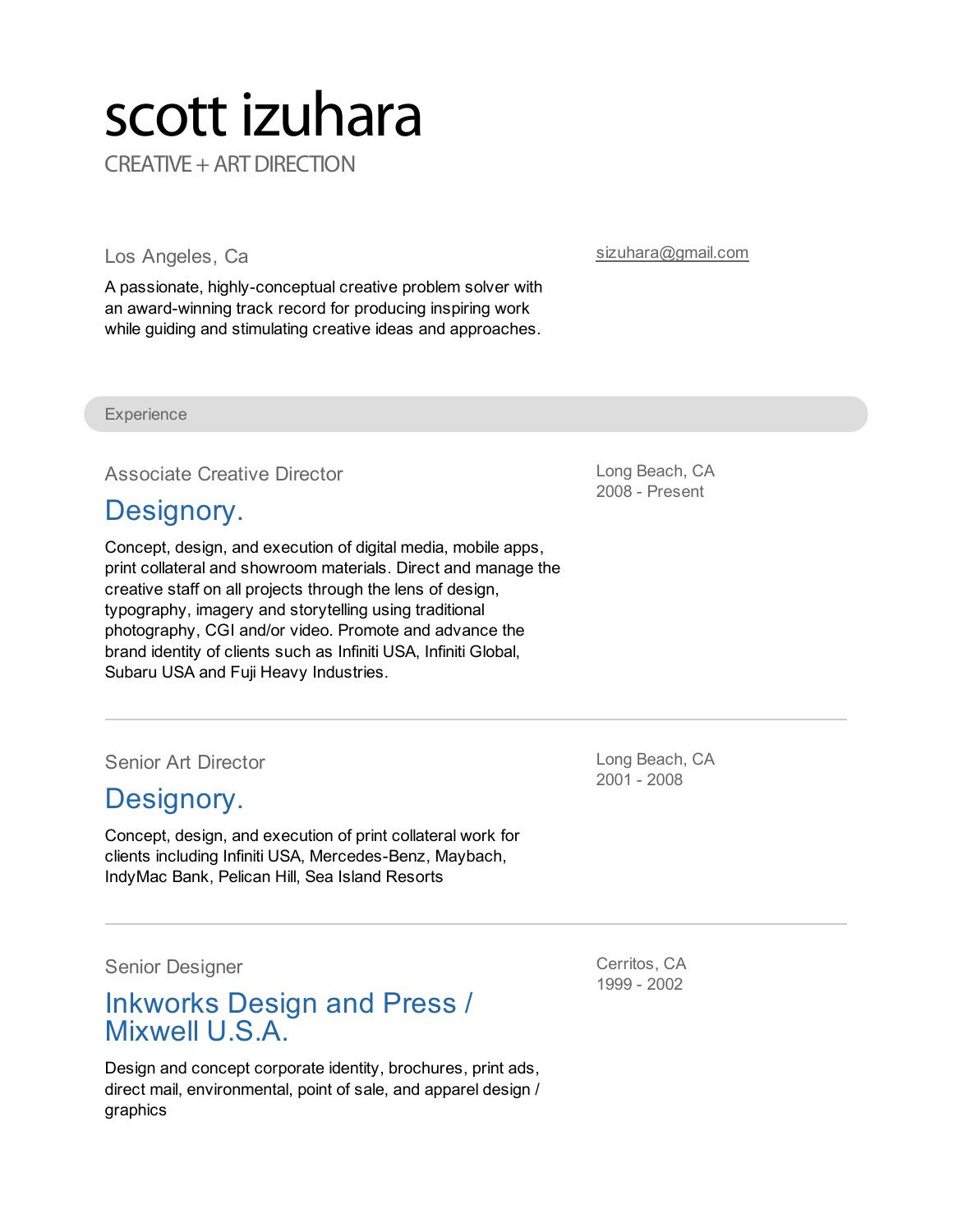Awards

# Webby

Honoree - 2013 Best Visual Design: Mobile - Infiniti Models iPad App

#### American Advertising Federation **ADDY®**

District Review - Silver Medal: 2012 Infiniti Models iPad App

# Web Marketing Association

Outstanding Website Award - 2011 Subaru Outback Dynamic **Brochure** 

#### American Advertising Federation **ADDY®**

Los Angeles Regional - Silver Medal: 2011 Subaru Outback Digital Brochure and Infiniti Full Line Brochure V3

#### American Advertising Federation **ADDY®**

Los Angeles Regional - Bronze Medal - 2012 Infiniti Full Line **Brochure** 

#### American Advertising Federation **ADDY®**

Los Angeles Regional - Bronze Medal: 2011 Subaru Life Book and 2011 Subaru Brochure Program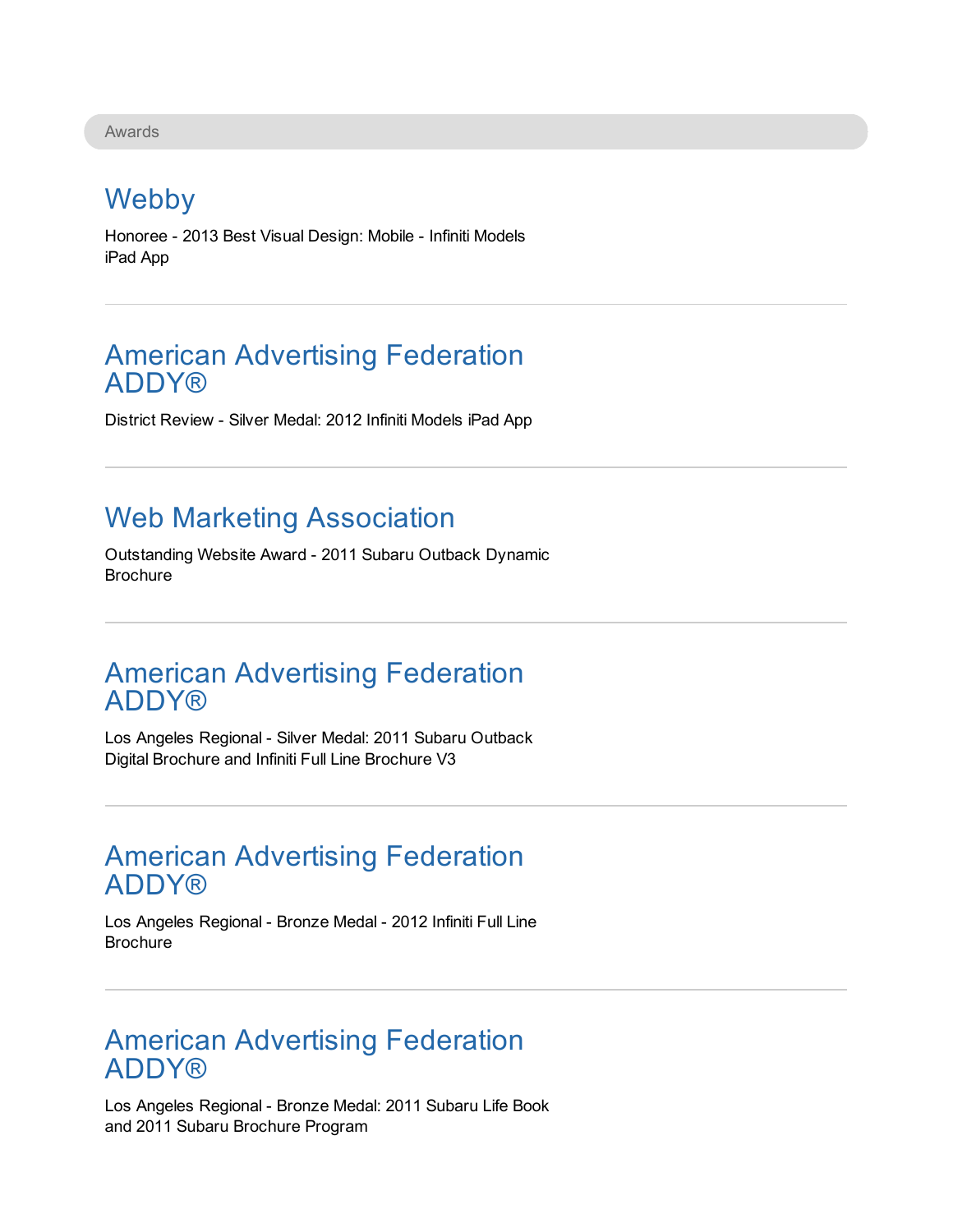#### American Advertising Federation **ADDY®**

Los Angeles Regional - Bronze Medal: 2011 Infiniti Full Line Brochure V5

#### American Advertising Federation **ADDY®**

Orange County Regional - Best of Show: 2009 Infiniti **Brochures** 

#### American Advertising Federation **ADDY®**

Orange County Regional - Gold Medal: 2009 Infiniti Brochures

#### International Automotive Advertising Awards

Bronze Medal: 2010/11 Infiniti Full Line Brochure V3 and 2011 Infiniti Full Line Brochure V5

#### International Automotive Advertising Awards

Silver Medal: 2009 Infiniti FX Brochure

#### International Automotive Advertising Awards

Bronze Medal: 2009 Infiniti Brochure Program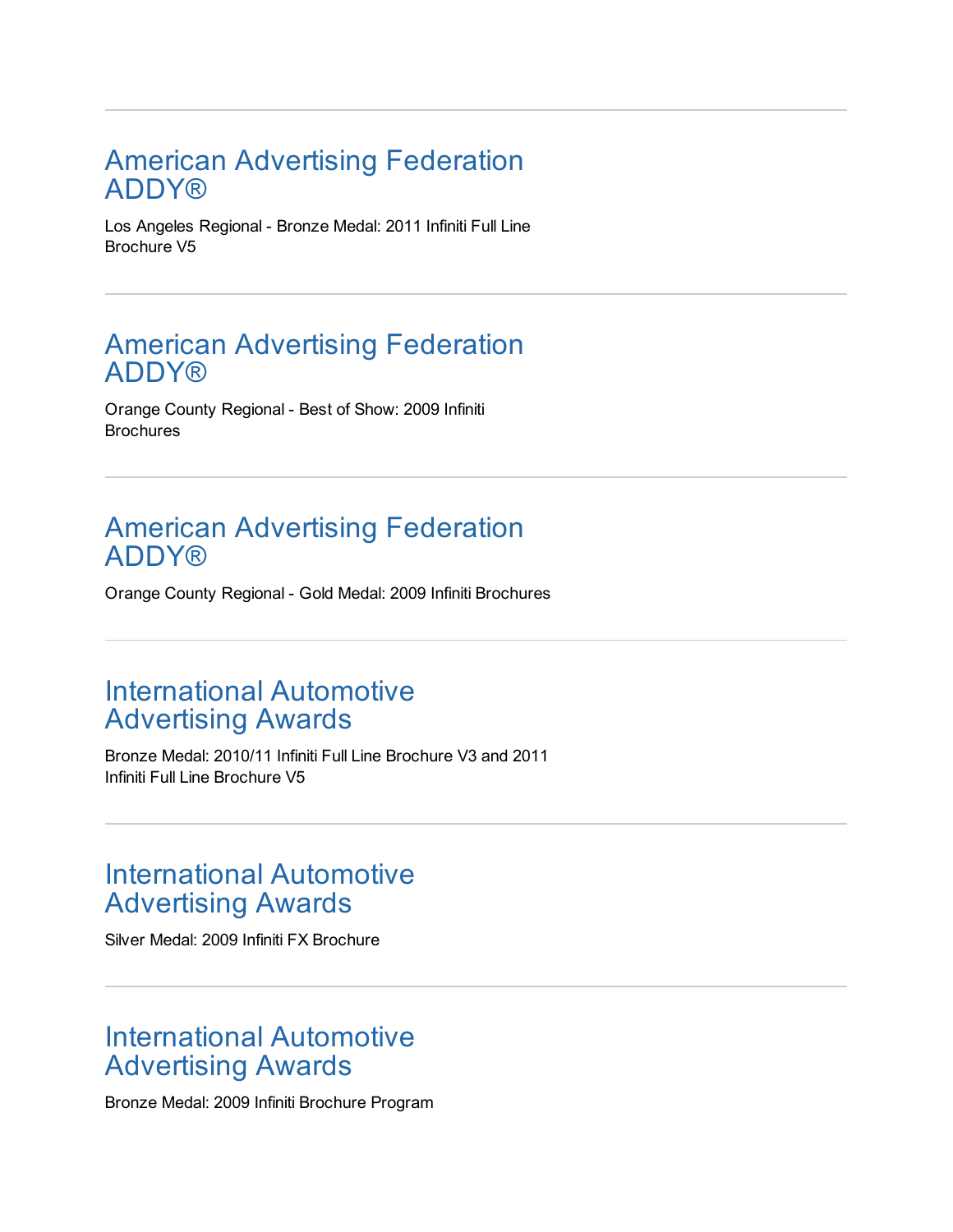#### International Automotive Advertising Awards

Gold Medal: 2006 Infiniti G Sedan Brochure

## International Automotive Advertising Awards

Silver Medal: 2006 Mercedes-Benz SLK Brochure and 2006 Infiniti Brochure Program

#### International Automotive Advertising Awards

Silver Medal: 2005 Mercedes-Benz Brochure Program

# International Automotive Advertising Awards

Bronze Medal: 2005 Mercedes-Benz SLK Brochure

## International Automotive Advertising Awards

Bronze Medal: 2004 Mercedes-Benz AMG and G-Class **Brochures** 

# **Graphis**

Design Annual: 2006 Infiniti Brochure Program